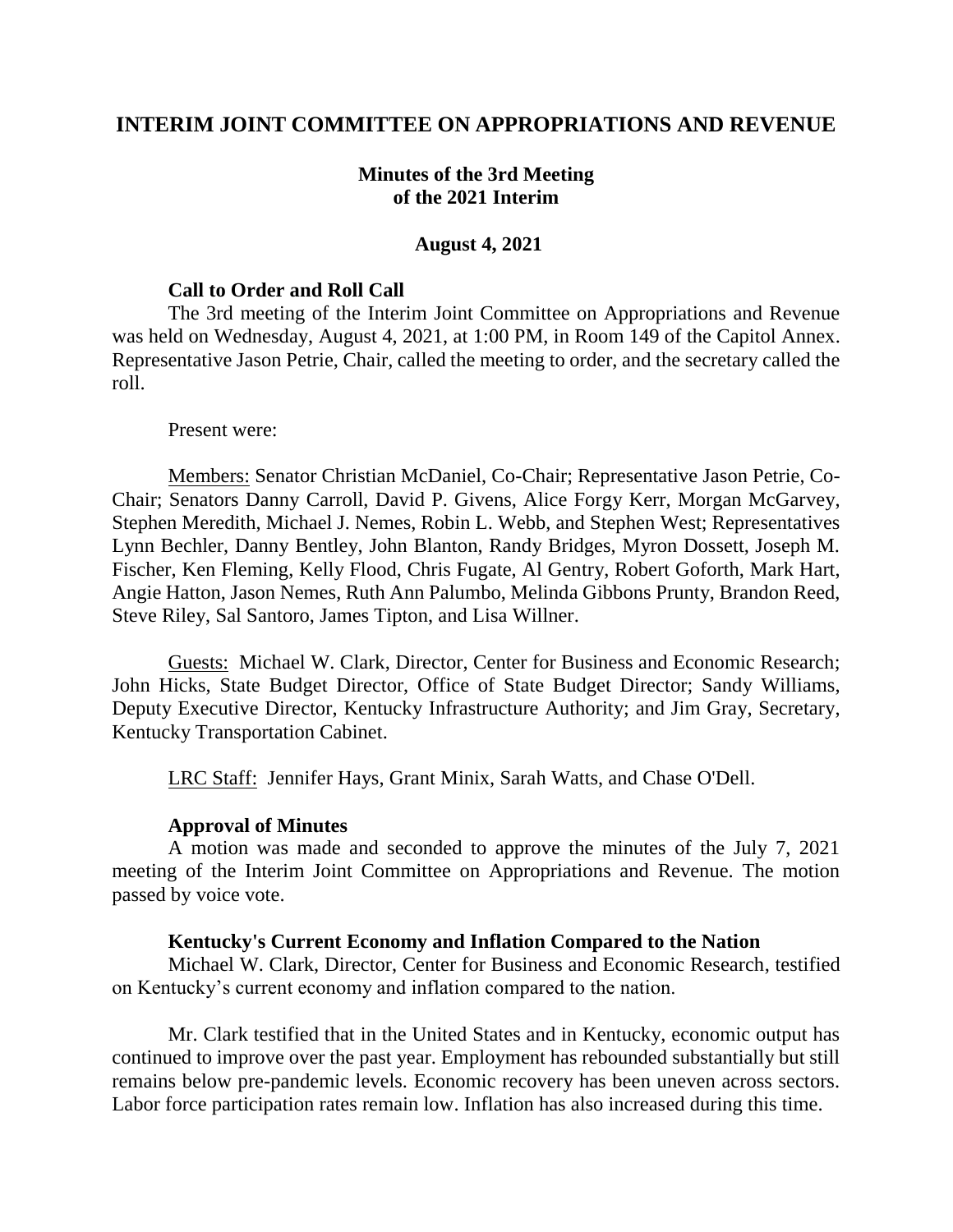Gross domestic product (GDP) declined 10 percent from the first quarter of 2020 to the second quarter of 2020. Kentucky's GDP declined at an annual rate of 35 percent during this time. Each quarter since then, economic output has increased substantially. For the first quarter of this year, Kentucky GDP grew at an annual rate of 6.4 percent. National GDP has reached pre-pandemic levels.

Initial claims for unemployment insurance have dropped substantially since the height of the pandemic, but they still remain high compared to pre-pandemic levels.

The labor force participation rate in the U.S. has recovered more than in Kentucky. Some factors affecting the labor force participation rate include health concerns for workers, limited access to childcare, an increase in the number of people who have retired, skills and geographic mismatches, and enhanced unemployment benefits. It is unclear how much each individual factor is contributing to the overall lower labor force participation rate in the U.S. and Kentucky.

Of the jobs lost in Kentucky last year, roughly 69 percent have been recovered or replaced with other jobs. For several months in 2020, Kentucky was recovering lost jobs at a rate faster than the rest of the country, though the country has caught up in the last six months. As of June 2021, Kentucky employment was still down 4.6 percent relative to the level of employment in January 2020, which is very similar to the national situation. There were about 90,000 fewer jobs in Kentucky in June 2021 compared to January 2020.

While there has been a substantial increase in job openings, the labor force participation still remains low. With the high demand for workers, there are not enough workers to fill available positions. As a result, wages and salaries in the U.S. are continuing to increase.

Prices have significantly increased in the last three months. Inflation has jumped to levels not seen in a long time. There has been a substantial increase in the price of new cars. Used car prices accounted for a third of the increased inflation from May to June 2021. Much of the cause for inflation in certain categories of products has been due to supply chain issues and increased consumer demand. Most of these inflation pressures are likely to go away over time.

In response to a question from Senator Carroll, Mr. Clark testified that economists still see accurate data on employment, even with additional federal spending or reduced interest rates. Government agencies will have to figure out how to transition to consumer demand driving employment rather than stimulus. In response to another question, Mr. Clark stated that there is always a question of whether providing additional unemployment benefits provides a disincentive to work. In response to further questions, Mr. Clark testified that there are several contributing factors to why labor force participation rates

Committee meeting materials may be accessed online at https://apps.legislature.ky.gov/CommitteeDocuments/10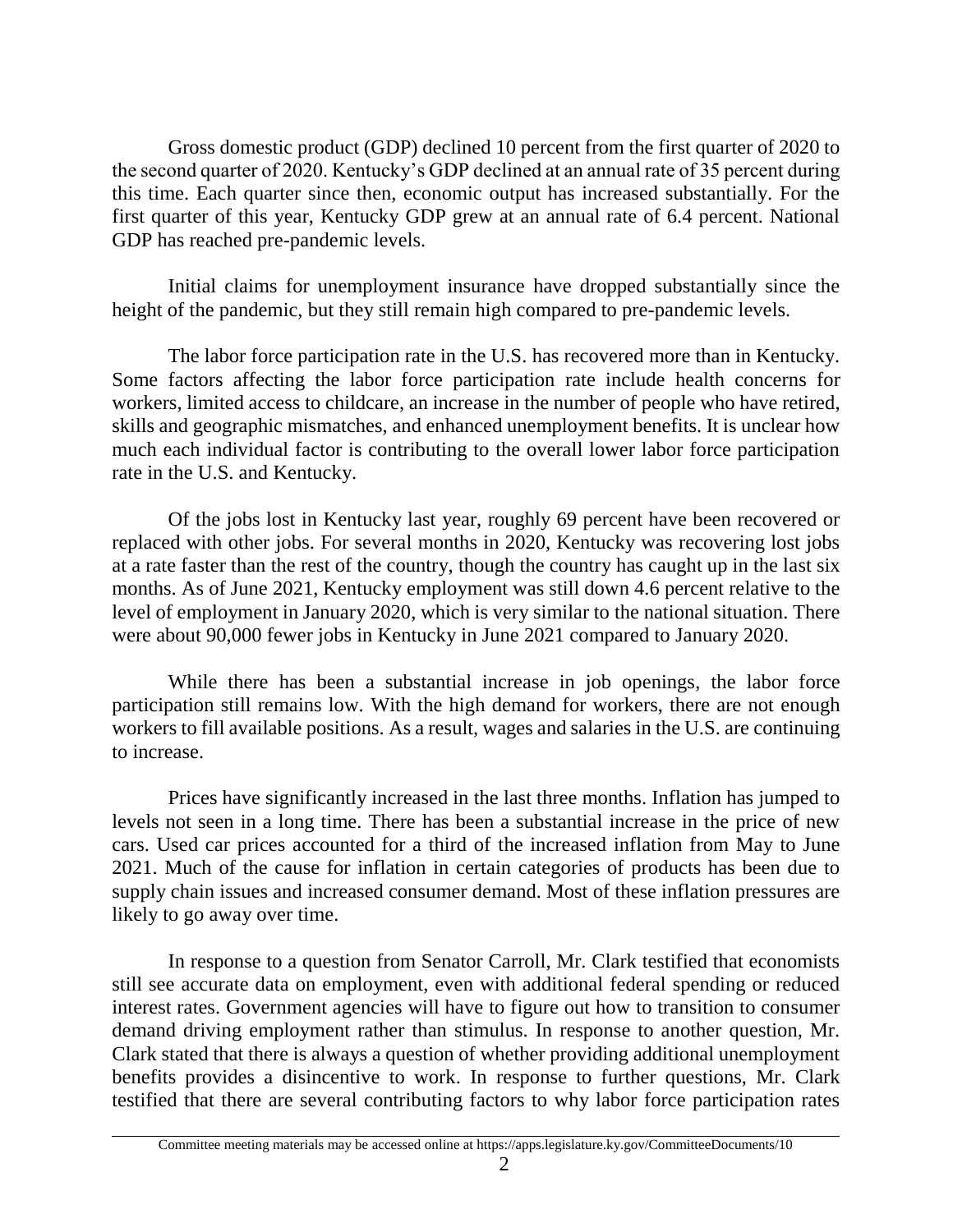remain lower than pre-pandemic levels, and that factors may vary between sectors, but that it is difficult to determine how much each factor contributes. It is likely that additional unemployment benefits and stimulus checks contribute to lower labor force participation, but it is difficult to determine how much they contribute.

In response to a question from Representative Petrie, Mr. Clark testified that there is always a concern that fiscal stimulus, in addition to higher consumer demand, may drive prices up. Economic output has recovered, but there is reason to believe that supply in the economy can be increased and thus mitigate the concern about inflation. In response to another question from Representative Petrie, Mr. Clark said that national studies show that retirements have increased during the pandemic. Most of these workers were going to retire in the next few years anyways, so eventually the labor force participation rate will catch back up.

In response to a question from Representative Fleming, Mr. Clark stated that he does not see a potential for a period of stagflation, because demand for goods and services remains high. In response to another question, Mr. Clark testified that compared to other states, Kentucky receives a relatively large portion of its total personal income from transfer payments from the federal government. These payments tend to be stable and are not tied to economic performance.

In response to a question from Representative Bridges, Mr. Clark testified that to the extent that enhanced unemployment benefits are having an effect on labor force participation, it would be expected that more people would return to work once those enhanced benefits end. Once workers return to the labor force, Mr. Clark anticipates that wage pressure will ease, causing wage increases to slow, which will ease inflation pressures. In response to another question, Mr. Clark stated that demand for workers and skilled workers is high.

In response to a question from Representative Petrie, Mr. Clark testified that the committee should keep an eye on the economic data measures presented during the meeting, particularly the employment numbers which come from the business survey.

In response to a question from Senator Carroll, Mr. Clark stated that he did not know how Kentucky ranked among other states in regards to the percentage of the population not seeking employment. In response to further questions, Mr. Clark testified that an individual is classified as not participating in the labor force if they are not actively searching for a job. Generally, the processes used to determine unemployment and labor force participation rates are accurate. There are, however, limitations and challenges to collecting data. Mr. Clark testified that he did not recall specific reports which focus on why individuals are not participating in the labor force.

Committee meeting materials may be accessed online at https://apps.legislature.ky.gov/CommitteeDocuments/10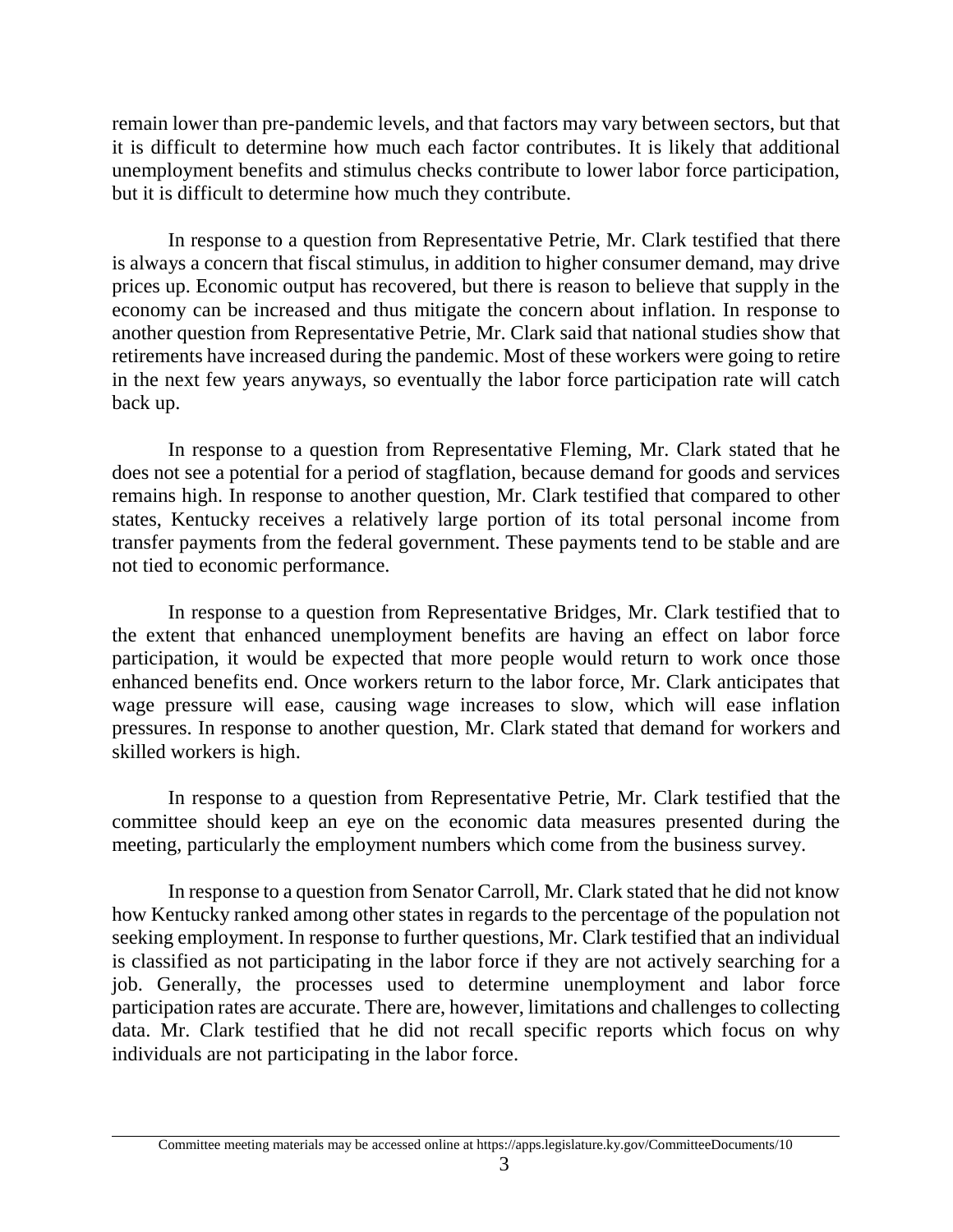In response to a question from Senator Meredith, Mr. Clark stated that there are a number of different measures of unemployment which look at the various situations workers find themselves in. He continued to say the he not only looks at the unemployment rate, but also at how many jobs are in the economy.

In response to a question from Representative Nemes, Mr. Clark testified that the labor force participation rate is calculated from the civilian non-institutional population, which excludes individuals institutionalized, in the military, or 15 years old or younger. The official labor force participation rate includes individuals 16 years old or older, so it includes senior citizens. Mr. Clark stated that he likes to look at the participation rate of prime-age workers, which includes individuals ranging from 25 to 55 years old.

# **Fiscal Year 2021 Year-End Closeout**

John Hicks, State Budget Director, Office of State Budget Director, presented an overview of the fiscal year 2021 year-end closeout.

Mr. Hicks testified that fiscal year 2021 actual general fund receipts totaled \$12.8 billion. Actual receipts for the year were \$1.1 billion in surplus of the enacted estimate, more than triple the highest surplus ever recorded. Fiscal year 2021 receipts grew 10.9 percent from fiscal year 2020, representing the highest annual growth rate in 26 years. This growth in receipts was led by the sales and use taxes, the individual income tax, and the corporate income and Limited Liability Entity Tax (LLET) taxes. These taxes accounted for 87 percent of the revenue surplus.

Sales tax receipts grew 12 percent in fiscal year 2021, which was the highest growth since the sales tax rate was last increased in the 1990 regular session. Corporate income and LLET receipts grew 38.1 percent in fiscal year 2021, which was the highest growth since fiscal year 2006. Property tax receipts grew 9.2 percent in fiscal year 2021. Individual income withholding receipts grew by 5.9 percent in fiscal year 2021, the highest growth rate since fiscal year 2015.

The total general fund surplus for fiscal year 2021 totaled almost \$1.2 billion. Of this surplus, \$1.162 billion has been deposited into the budget reserve trust fund, which is the largest deposit ever. This brings the budget reserve trust fund balance up to \$1.9 billion, which is equivalent to 16 percent of fiscal year 2022 general fund appropriations.

Fiscal year 2021 road fund receipts totaled \$1.642 billion, with a surplus of \$64.6 million over the enacted estimate. The bulk of this surplus consisted of an increase in motor vehicle usage tax receipts, which grew 24 percent over the prior year. Overall, road fund revenues in fiscal year 2021 increased 10 percent over the prior year.

The 10.1 percent growth rate in road fund collections was the highest growth rate since fiscal year 2011. Revenues from fiscal year 2021 were the highest in road fund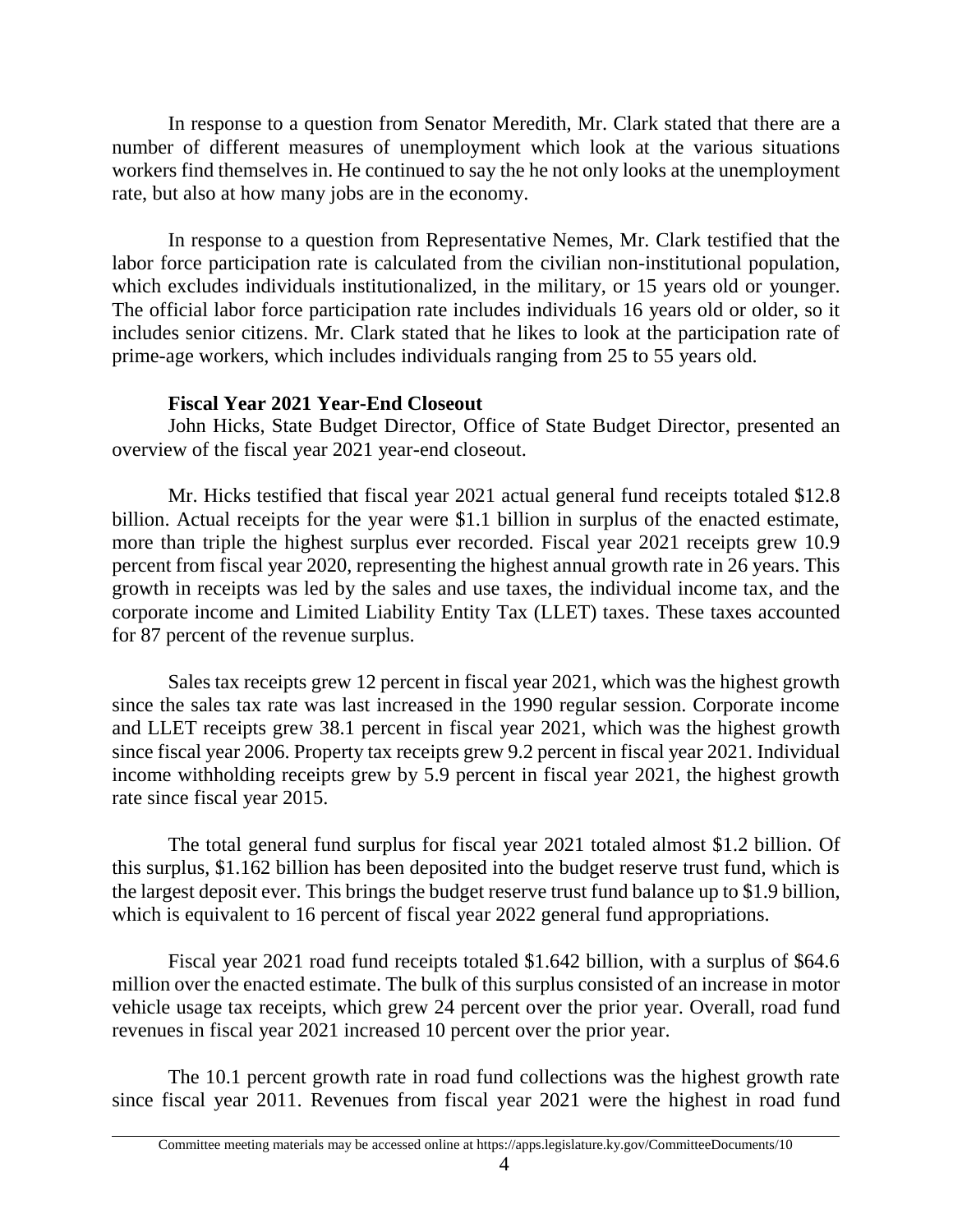history. The total road fund surplus for fiscal year 2021 totaled \$97.3 million, with \$29.7 million coming from spending less than budgeted.

The general fund enacted revenue estimate for fiscal year 2022 projects revenues of \$11.850 billion, which is 7.6 percent less than actual revenues in fiscal year 2021. The Office of State Budget Director forecasts that general fund revenues will grow about 3.3 percent in the first three quarters of fiscal year 2022. The road fund is projected to grow by 4.6 percent in the same period.

In response to a question from Representative Prunty, Mr. Hicks testified that the economy adapted more quickly to the pandemic than anyone expected. The significant job loss which occurred at the beginning of the pandemic was highly concentrated among low wage workers, who do not pay a lot of income taxes. Middle income and high wage workers were able to maintain their income, thus income tax receipts grew. The sales tax receipts grew, largely because people spent more money on taxable tangible goods during the pandemic.

In response to a question from Senator McDaniel, Mr. Hicks stated that early in the pandemic, there were a substantial amount of income withholding receipts collected from individuals receiving unemployment insurance benefits who opted into withholding. In response to another question, Mr. Hicks confirmed that \$600 million in COVID-19 funds was utilized for fiscal year 2020 and 2021 which would have otherwise been general fund revenue, which helped contribute to the surplus. Senator McDaniel spoke to the upcoming budget obligations and challenges.

In response to a question from Representative Tipton, Mr. Hicks testified that he was unsure of the amount of matching dollars that Kentucky would be required to put up once the federal infrastructure bill passes.

In response to a question from Representative Fleming, Mr. Hicks stated that wages and salaries have increased. The Office of State Budget Director projects that wages will continue to increase in the next three quarters.

## **Update on Broadband Initiative**

John Hicks, State Budget Director, Office of State Budget Director; and Sandy Williams, Deputy Executive Director, Kentucky Infrastructure Authority, provided an update on the broadband initiative.

Mr. Hicks testified that the request for information for the broadband initiative was released in June, 2021. Twenty-six responses were received. Those responses were used to finalize the request for proposal (RFP) and application.